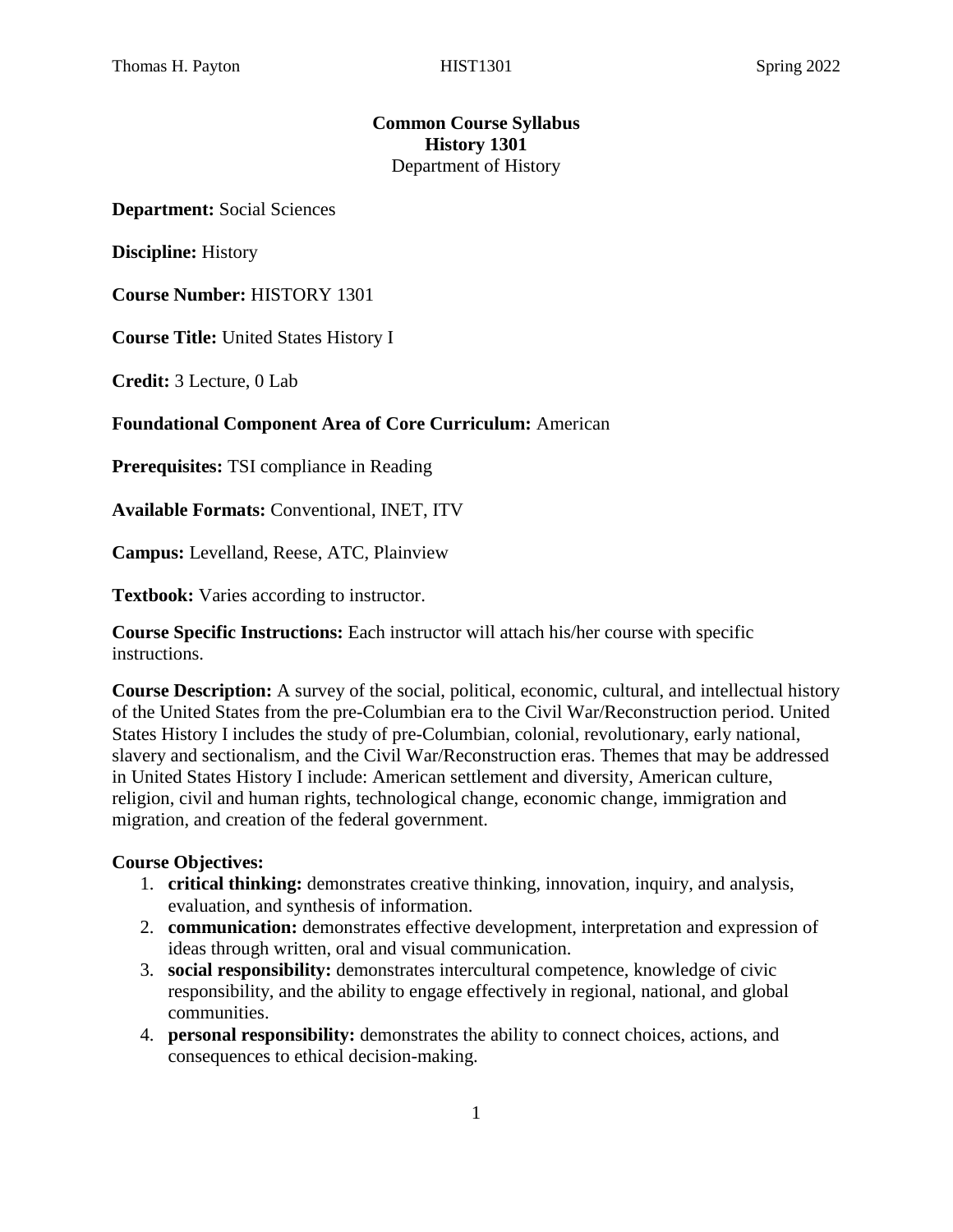**Course Purpose:** To acquaint students with the diversity of American history and to promote critical thinking in interrelating the past to the present. Fundamentally, the course promotes general understanding of a body of knowledge any student know.

**Course Requirements:** To maximize a student's potential to complete this course, he/she should attend all class meetings, complete all homework assignments and examinations in a timely manner, and complete all other projects or papers as assigned in the instructor's specific instructions.

**Course Evaluation:** See the instructor's course information sheet for specific items used in evaluating student performance.

**Attendance Policy:** Whenever absences become excessive and in the instructor's opinion, minimum course objectives cannot be met due to absences, the student will be withdrawn from the course. Each instructor will have additional information about attendance on his/her course information sheet.

**Learning Outcomes:** Upon successful completion of this course, students should demonstrate familiarity with the pre-Columbian era to the Civil War/Reconstruction period. This would include the following themes:

- American settlement and diversity
- American culture
- religion
- civil and human rights
- technological change
- economic change
- immigration and migration
- creation of the federal government

**Learning Outcomes:** Upon successful completion of this course, students will:

- Create an argument through the use of historical evidence.
- Analyze and interpret primary and secondary sources.
- Analyze the effects of historical, social, political, economic, cultural, and global forces on this period of United States history.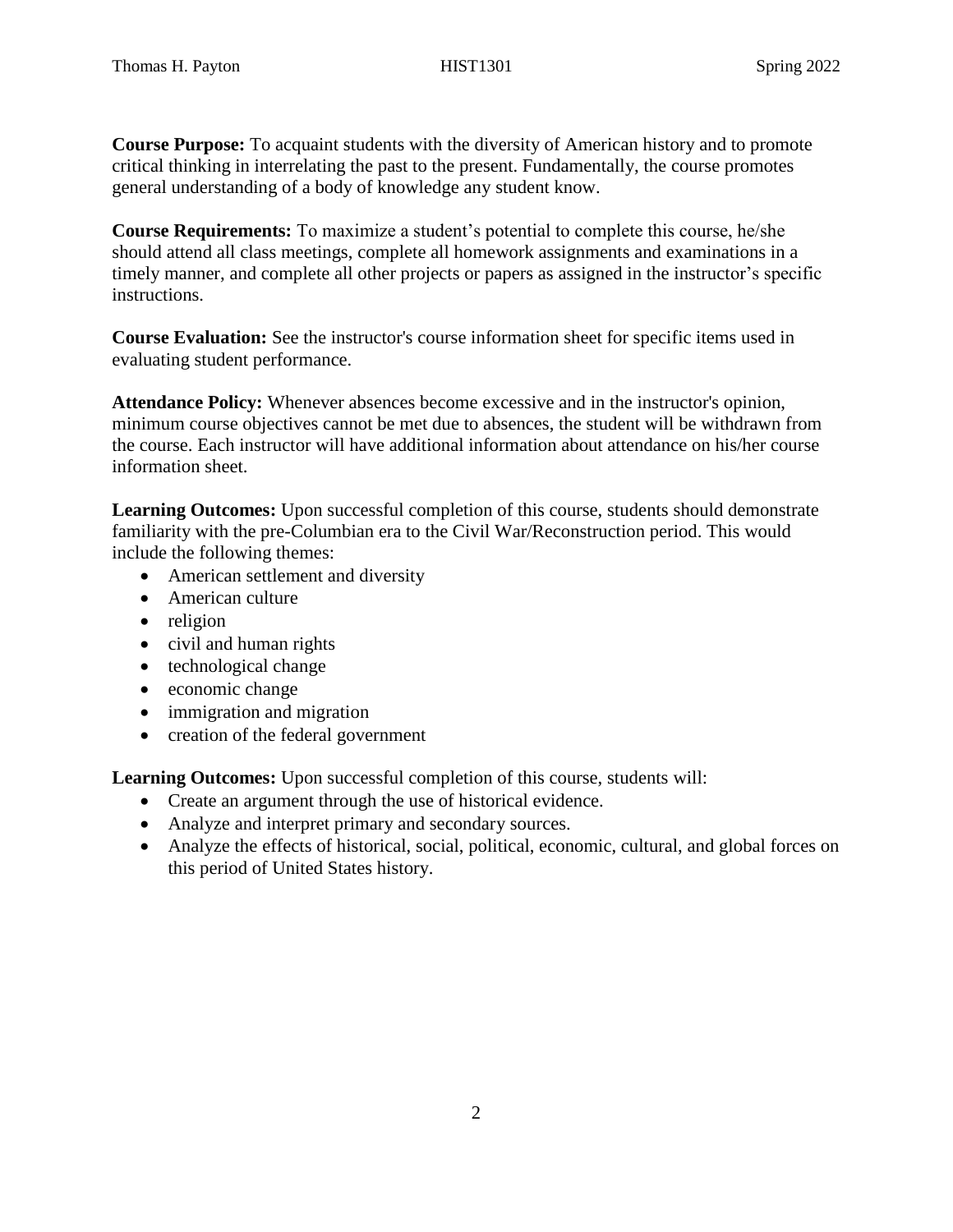## Classroom Syllabus

## Term: Spring 2022

- I. Course: HIST 1301: United States History I
	- a. Description: This course is a survey of United States history up to 1876. The course may examine such topics as the major cultural, economic, diplomatic, political, and social trends in the United States. The overall emphasis will be on understanding and interpreting history more than just the memorization of dates.
- II. Instructor: Thomas H. Payton Office: Reese Center, Building #3, Room #318C Phone: 806-894-9611, ext. 2908 Office hours: As posted on office door or by appointment E-mail: [tpayton@southplainscollege.edu](mailto:tpayton@southplainscollege.edu) Website: <http://www.southplainscollege.edu/faculty/payton-thomas.php> Technical Support: Email: blackboard@southplainscollege.edu Phone: 806-716-2180 (Monday-Friday, 8:00 a.m. - 4:00 p.m.)

### III. General Course Requirements:

Textbook: America: A Narrative History, Vol. I, Brief 11<sup>th</sup> Edition. George Tindall and David Shi, ISBN # 978-0-393-66896-4. Any additional readings will either be posted within Blackboard or will come from websites I have linked to the units and will be free.

### **TexBook Program:** *This course is in the SPC TexBook program, so you do not need to purchase a textbook or access code for this course.*

- **What is TexBook?** The required textbook/digital content for this course is available to you in Blackboard from the first day of class. The charge for the textbook/digital content is the lowest price available from the publisher and bookstore and is included in your tuition.
- **How do I access my TexBook?** Your course material is in your Blackboard course from the first day of class. Access to your course material is provided either by VitalSource or other links inside your Blackboard course. VitalSource (and many publisher's) ebook features include the ability to hear the text read aloud, highlight, take notes, create flash cards, see word definitions, build study guides, print select pages, and download 100% of the book for offline access.
- **Help with TexBook issues and support:** check with your professor or visit**: <https://support.vitalsource.com/hc/en-us/requests/new>** (available 24/7 via chat, email, phone, and text)
- **Opting out of TexBook:** Participating in TexBook is not mandatory, and you can choose to opt out. However, by opting out you will lose access to the course textbook/digital content and competitive pricing, and you will need to purchase the required course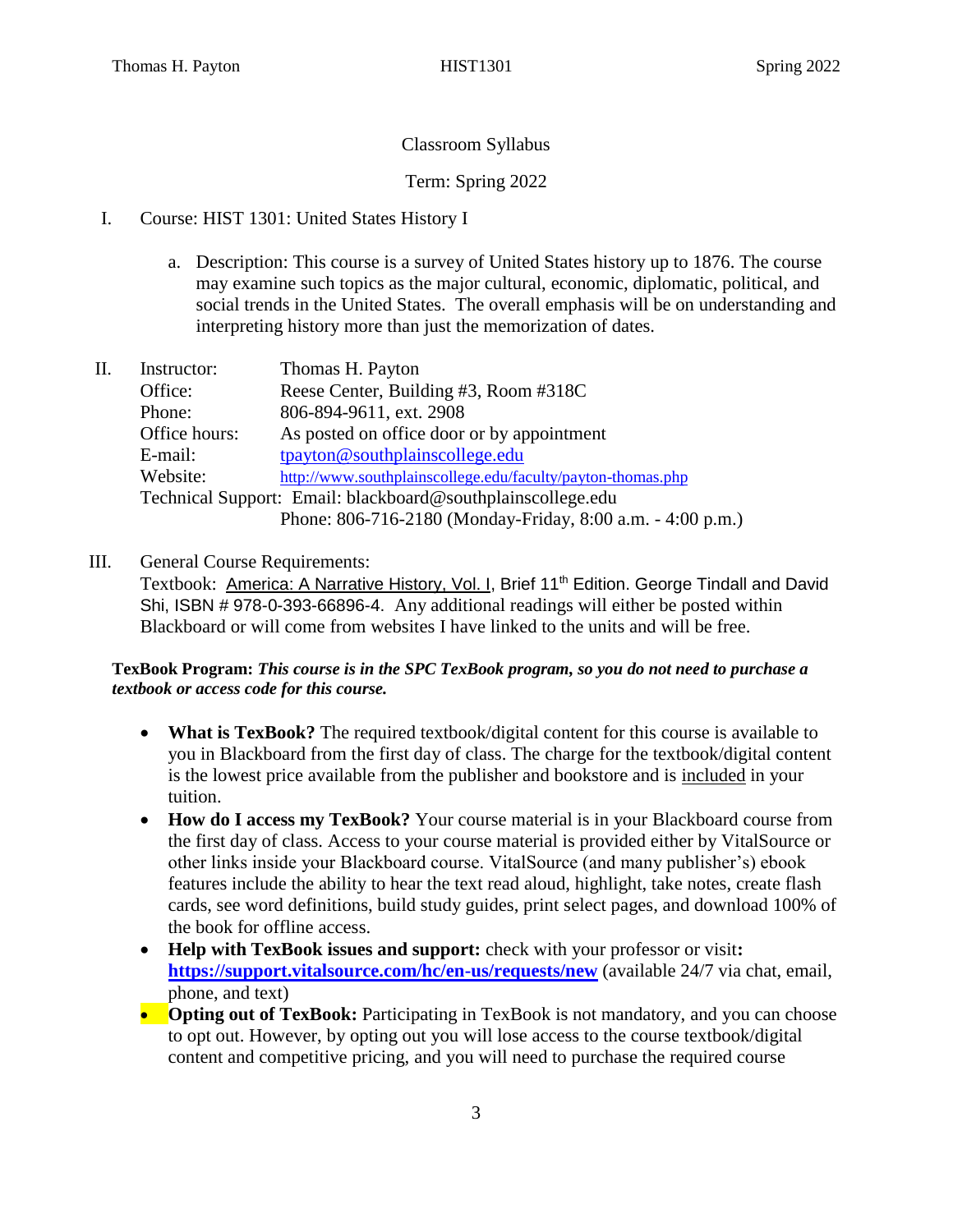material on your own. If you drop the class or opt-out before the opt-out deadline, the TexBook fee will be automatically refunded to your SPC account. The opt-out deadline for Fall and Spring is the twelfth class day. The opt-out deadline for shorter terms varies between the second and third class day.

*\*Please consult with your professor before deciding to opt-out.* If you still feel that you should purchase the course textbook/materials on your own, send an **opt-out email** to **tfewell4texasbookcompany@gmail.com**. Include your first name, last name, student ID number, and the course you are opting out of. Once you have been opted-out, you will receive a confirmation email. If you need assistance with the process, contact the SPC Bookstore:

**Email**: tfewell@texasbook.com / **Phone**: 806-716-2399

**Email**: agamble@texasbook.com / **Phone**: 806-716-4610

IV. Attendance Policy: This is an online course, so there is no attendance as such. However it is expected that students will access the class at a minimum of at least once per week, excluding holidays. A STUDENT IS RESPONSIBLE FOR INITIATING THEIR OWN WITHDRAWAL FROM THE COURSE, if that becomes necessary. Any student who consistently misses deadlines, fails to maintain contact within the course, and/or if the instructor feels the objectives of the class will not be met due to lack of online participation within the class will be considered to have quit and may be dropped from the course. If you miss a total of **four** assignments (this includes writing assignments, discussions, and quizzes), you may be dropped from the class. Translation: stay in touch and get the work done. **One other note: failure to complete the Syllabus Quiz and Syllabus Contract on time will be taken as non-attendance in the class and you will be dropped.**

Related to this: If you are experiencing any of the following symptoms please do not attend class and either seek medical attention or get tested for COVID-19.

- Cough, shortness of breath, difficulty breathing
- Fever or chills

•

- Muscles or body aches
- Vomiting or diarrhea
- New loss of taste and smell

Please also notify DeEtte Edens, BSN, RN, Associate Director of Health & Wellness, at [dedens@southplainscollege.edu](mailto:dedens@southplainscollege.edu) or 806-716-2376.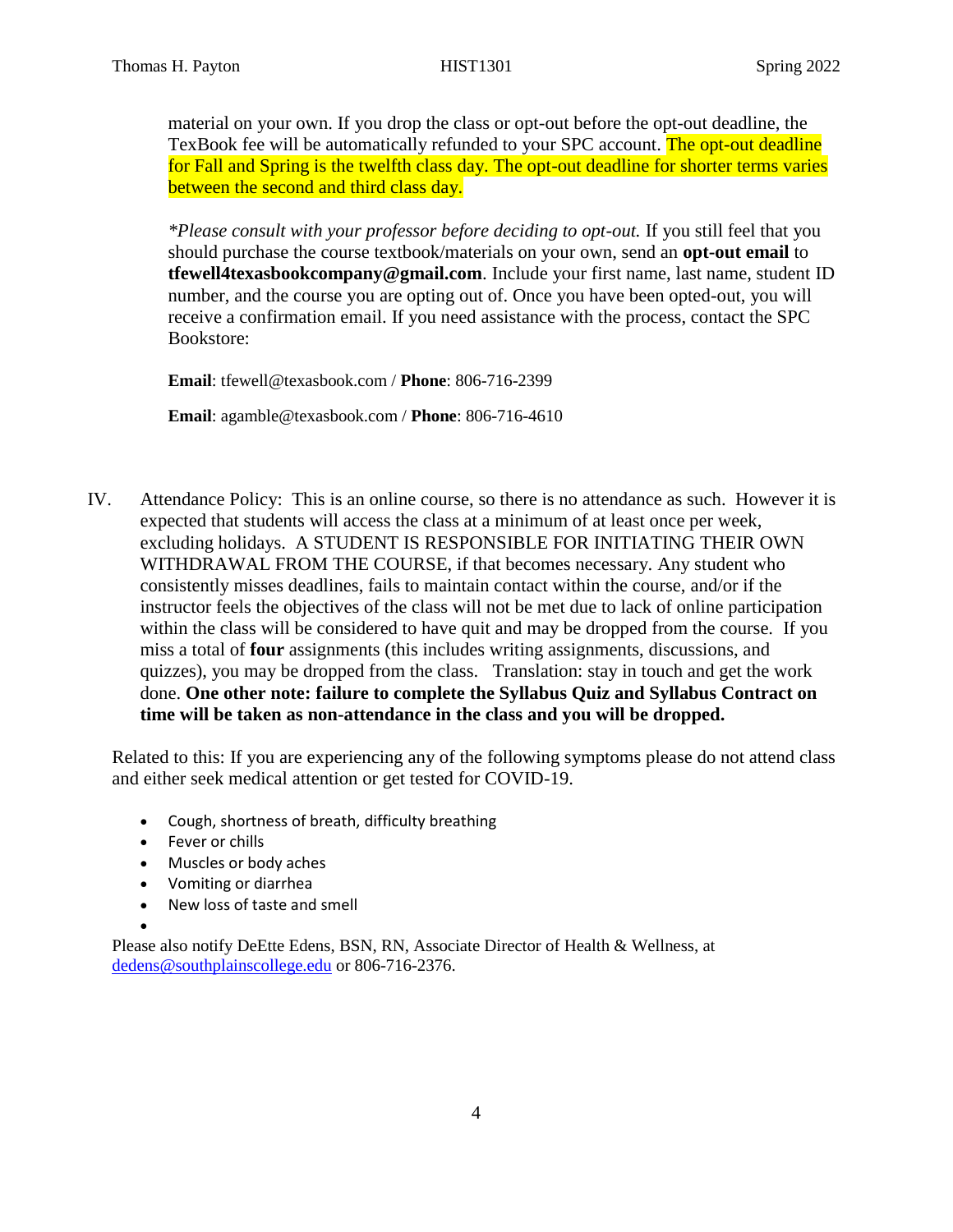V. Grading and Related Information, Definitions, Etc: There is a total of 290 points possible for the course. Grades will be determined as follows:

| <b>Syllabus Quiz</b>                                   |     |
|--------------------------------------------------------|-----|
| <b>Syllabus Contract</b>                               | 10  |
| Individual Writing Assignments (7 @ 10 points<br>each) |     |
| Discussion Questions (6 @ 10 points each)              | 60. |
| Quizzes (13 @ 10 points each)                          | 130 |
| <b>Total Points</b>                                    |     |

I will grade on the following scale:

| 290 - 261 (100%-90%)           |   |
|--------------------------------|---|
| 260 - 232 pts (89.9%-80%)      |   |
| 231 - 203 pts (79.9%-70%)      | С |
| 202 - 174 pts (69.9%-60%)      |   |
| $173 - 0$ pts $(59.9\% - 0\%)$ |   |

Instructor's Prerogative:

I also reserve the right to adjust quiz grades if I find that misleading questions have appeared on the test. For example, let's say that after you take the quiz, I find that 90% of you have missed a particular question. I'll review the questions and if, in my opinion, it is vague or misleading, I'll throw it out and add one point to everyone's score (all test questions are worth one point).

### **Plagiarism:**

For purposes of this class, plagiarism can mean several people turning in the same or closely related papers for the short written assignments or weekly discussions, including copying work from a student who took this course a previous semester. **Discussion responses that are copied directly from the book and/or website (in whole or in part) and Individual Writing Assignments without citations or copied (in whole or in part) directly from a website will also fall under this category.** 

Additionally, I know it may be tempting to download papers from the Internet. However, please remember that there are many powerful software programs designed to detect plagiarism available to me and I know how to use them. I also have a pretty good idea of what student writing looks like. Finally, I have read the textbook and it's pretty easy for me to look up and see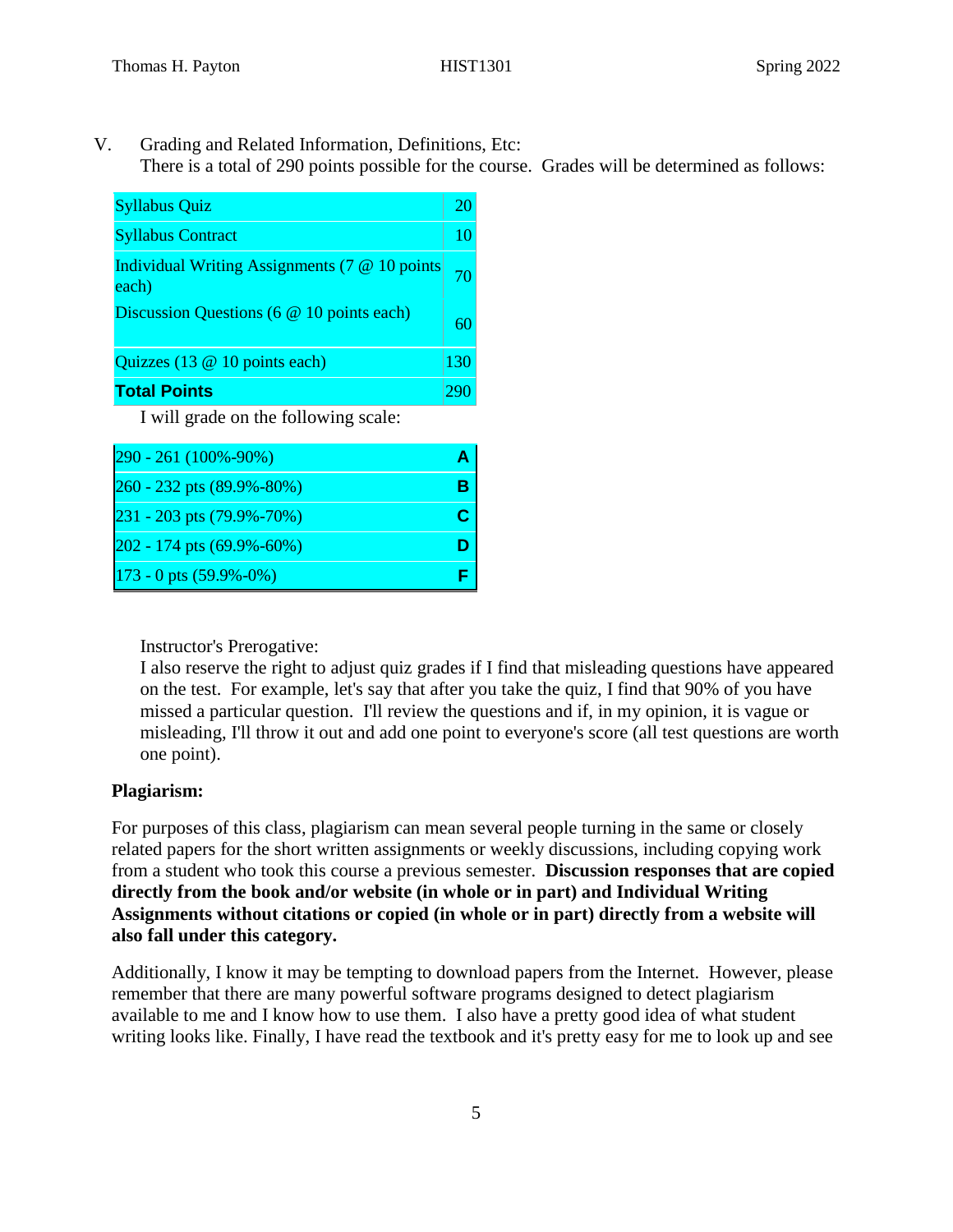whether someone has merely copied from the text and turned it in as their answer. I take this stuff seriously. So should you.

#### **Plagiarism of an assignment may result in a zero (0) for that assignment.**

#### **Quizzes:**

There will be thirteen multiple choice quizzes this semester. Each quiz is worth 10 points and can only be taken once.

**Each quiz will consist of 10 multiple choice questions over the material covered in the textbook. You will have 10 minutes in which to take the quizzes. For purposes of this class, this means 10 consecutive minutes. To access the quizzes for this course, click on the appropriate unit link found on the course homepage and then click on the unit quiz link found in the Table of Contents of each unit.** 

If you have computer problems while taking your quiz, please send me a course message immediately. It is your responsibility to let me know that you have a problem as soon as the problem occurs. If you do not let me know about the problem until after the quiz closes, you will not be able to take the quiz.

You may use your books and notes on these quizzes. You may **not** use past exams or any type of answer key on these quizzes.

#### **Academic Writing:**

**SPC Policy regarding "standard English":** All written assignments should be presented using the conventions of Standard Written English. South Plains College requires all students to become proficient in "academic English," a form of English that is typically used in academic, professional, and business contexts. While slang, regional idioms, and informal kinds of self-expression are appropriate in some contexts, they are out of place in academic writing. Writing instructors and professors in courses across the campus expect all students to demonstrate proficiency in using the conventions of academic English in their written work, whether it is in-class exams or take-home essays.

### **Individual Writing Assignments:**

#### Required:

There will be a total of 7 short writing assignments posted this semester. These short essays (generally 2-3 paragraphs on average (certainly not just 1 long paragraph – this is unacceptable), with each paragraph at least 5 sentences) will be worth ten points each. You will write a brief analysis of assigned images, documents, and websites. Specific instructions for each assignment will be included in each weekly unit. **All individual written assignments must be submitted via the writing assignment link contained within each unit. I will not accept any assignments submitted by any other means.**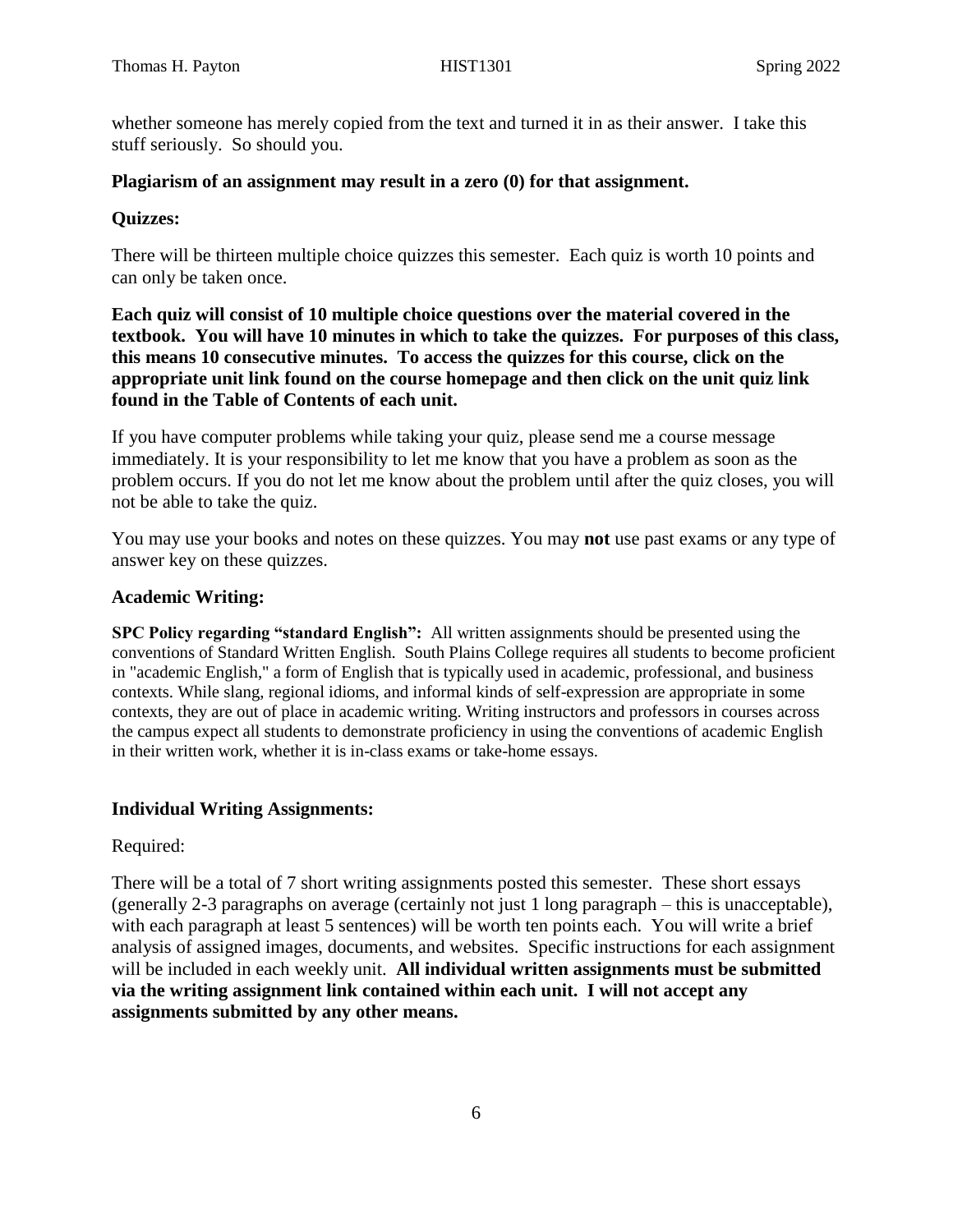Each short writing assignment should be in essay format and will receive a score from one to ten. **Points will be deducted if essays are not free of spelling, grammar, and structural errors and should be written in paragraph form.** 

**Submission of Writing Assignments:** Assignments **must** be submitted by uploading your assignment into TurnItIn. Your file **must** be saved as a doc, docx, or rtf file. A grade of zero will be given to any assignment saved as a different file type.

#### **Unit Discussions:**

Required:

I will post one question to the course discussion forum for each of six units this semester. In order to receive full credit for the weekly discussions, you must actually carry on a discussion about the question with your peers. One posting does not constitute a discussion and will not receive full credit. You must also post **at least** two thoughtful discussion responses in order to earn full credit in addition to your initial response. ("I agree with your response" does not qualify as a discussion posting.) You must first post a response to my question and then you must post responses to other student's response(s). To be clear: you are to post one (1) initial response to my question and then you must post at least two (2) responses to your classmate's postings or responses, so at least 3 postings total are expected, each at least a paragraph long.

When responding to another student, **do not** give a critique of their submission. You should be carrying on a discussion about the question rather than telling them whether or not they did a good job or what they should have done. I will grade the discussions. The student needs to discuss the question.

**In order to allow your peers time to respond to your discussion postings, you must post your initial response to the discussion question by the first discussion deadline for that unit in order to receive full credit. You must then post a response to the other student's discussion submissions by the second discussion deadline for that unit in order to receive full credit.** You will only receive half credit if you fail to submit your first discussion response (your response to my discussion question) by the first discussion deadline or fail to respond to another student's discussion submission. For example, if your initial response for the Unit 2 discussion were due by 11:59 p.m. on Tuesday, September 11. Your final responses (responses to other student's postings) would be due by 11:59 p.m. on Friday, September 14. If you do not post your responses by then, you will have missed your chance to get credit for the Unit 2 discussion.

Additionally, each response should be at least one paragraph in length **(at least 5 sentences, just**  like in an essay) to receive credit. This does not mean that five sentences will automatically receive full credit. You must adequately discuss the question and fully respond to another student in order to receive full credit. This often cannot be done in five sentences.

### **You must post your responses within the threads I start for each question. To do this, click on the question and then hit "reply" found below the question I have posted. I will not**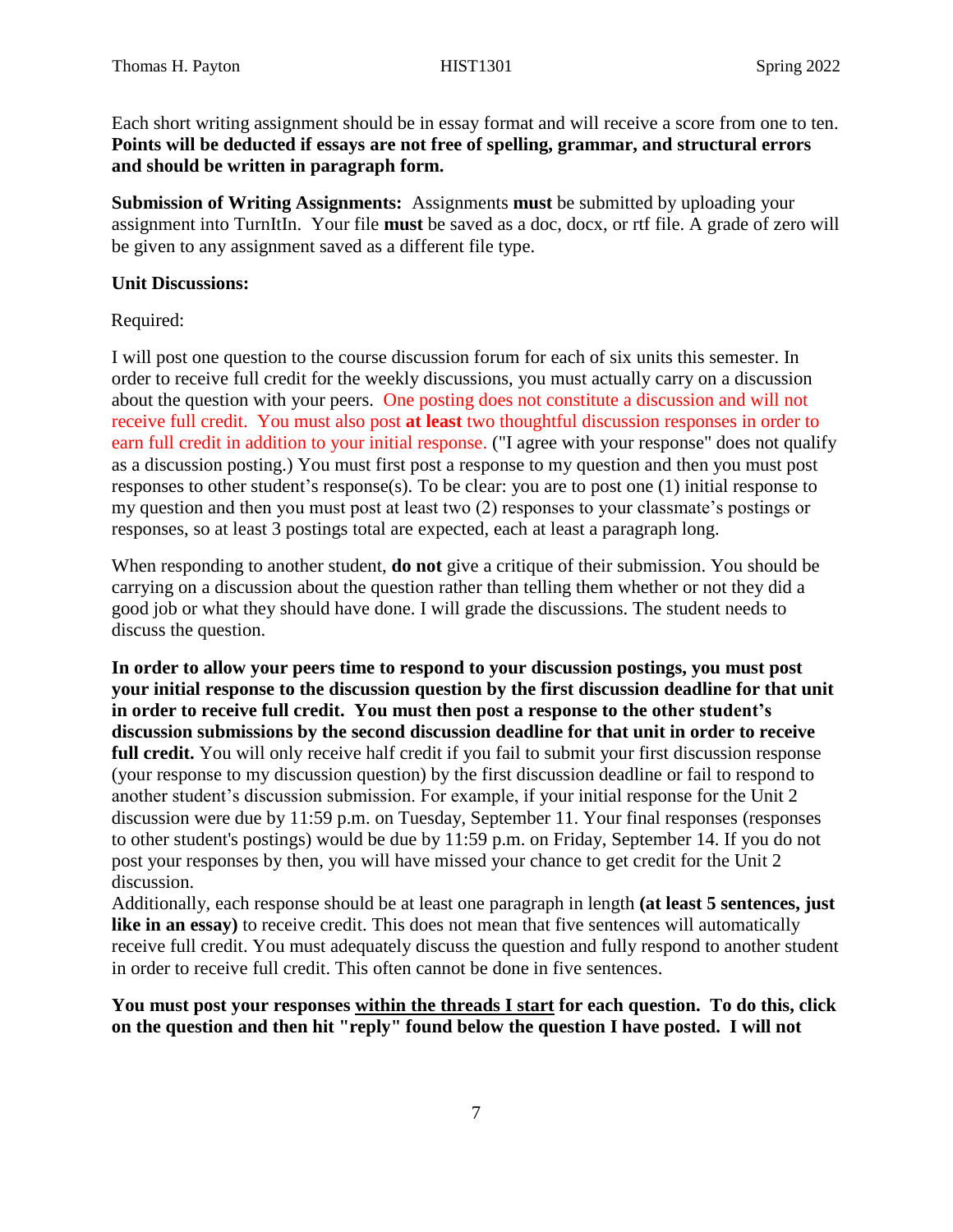## **grade responses outside of the original thread of my question and will also not grade replies posted to another unit's discussion question.**

Your comments should reflect careful thinking and should be phrased in proper English (you know – capitalization, correct spelling, punctuation, complete sentences, etc.). Your comments should be normally between a paragraph and a page in length. **I expect you to cite page numbers when quoting the textbook, and you should enclose the direct quote in quotation marks**. Here is how you do that:

"In the short run the horse brought prosperity and mobility to the Plains Indians." (20)

If you cite sources outside the textbook, be sure to do so in standard MLA or Turabian citation format.

**Students who turn in discussion responses that include direct quotes from the text not enclosed in quotation marks and that do not cite a page number from the text will receive a grade of zero for that assignment.**

**These discussions will be closely monitored and no foul language, personal insults, or meandering off topic will be tolerated. Students who break the rules will be warned once; if they continue to violate the rules, they will receive a zero for the Weekly Discussion grade for the entire semester.** 

### **Grading Time Frame:**

I will post grades for your assignments approximately one week after the assignments are due.

#### **Late Assignment Policy:**

As a rule, work will not be accepted late for any reason other than a documented and verified extended problem with the Blackboard server. In rare cases, primarily associated with events like a lengthy medical event such as hospitalization, an exception may be granted. But this would be a rare exception and determined on a case by case basis by the instructor. In other words, get it done early so that there is no reason for it not to be done.

If you plan to be out of town or involved in any extracurricular activity that interferes with a deadline, it is your responsibility to submit the work prior to the deadline. **As a rule, (except as noted for extended Blackboard issues) late work is NOT accepted. Period.** 

#### **Submission of Assignments:**

It is your responsibility to double-check the submission of your work. If your work is not submitted (even though you may have attempted to submit it), I will not accept the assignment late.

### **Computer Problems:**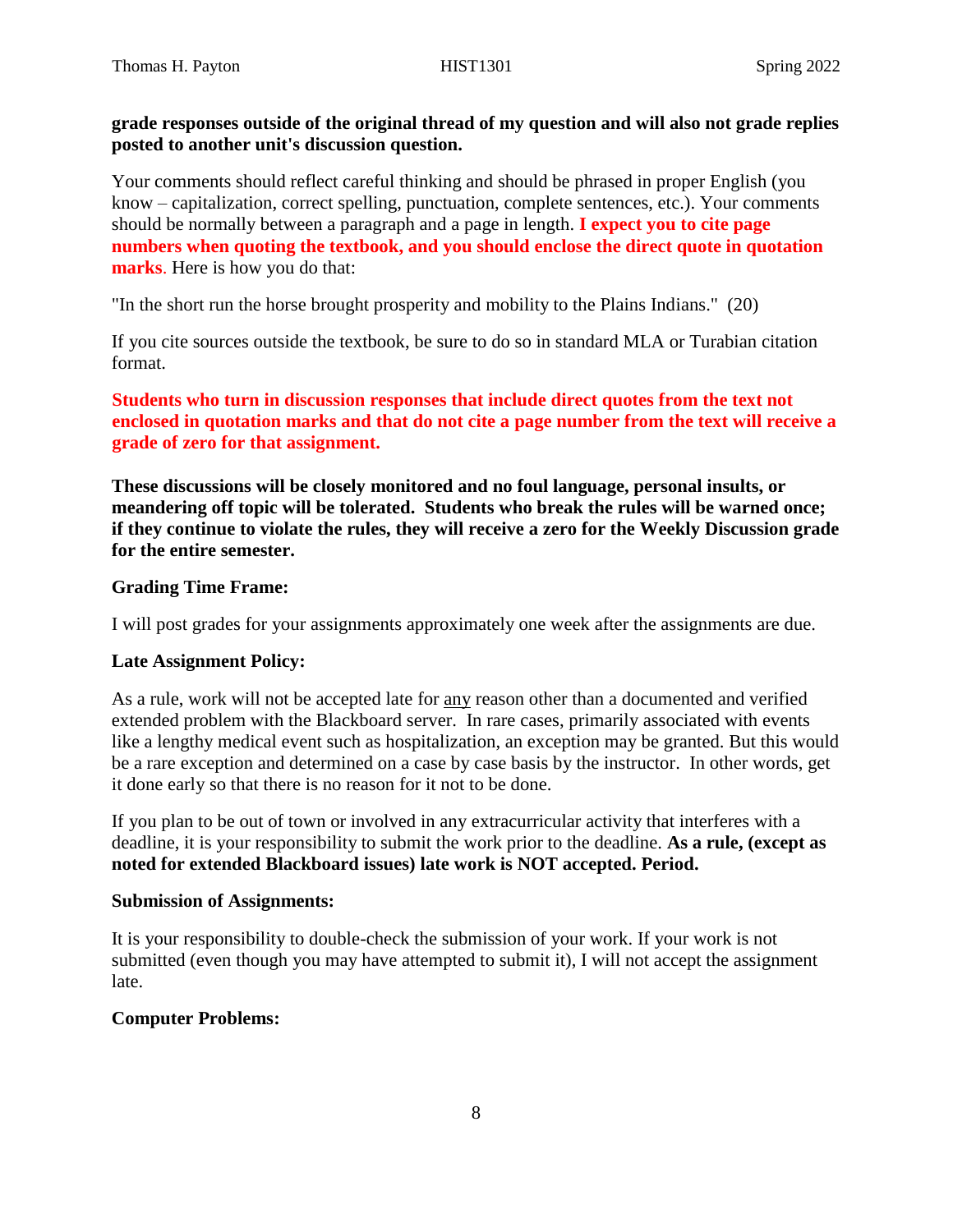**If your computer and/or internet has a tendency to freeze or crash right before an assignment is due, you will need to plan ahead and allow sufficient time in which to submit your work. Computer problems are not a valid excuse for submitting late work. If you do have computer problems when submitting an assignment, you will need to find another computer to use in order to submit your work. (Family members, friends, and libraries are excellent sources for locating another working computer.)**

**Always, always, always back up your work on your computer. I recommend saving a copy to your hard drive and also saving a copy to a flash drive (or even email it to yourself). Losing your work because you have computer problems and do not have a back-up copy is not a valid excuse to submit late work.**

Final Note: Be sure to review the comments I leave on assignments in order to improve. You should generally be able to click on the assignment after it is graded and review those comments. The same errors made consistently will only lower your grade.

VI. **Student Privacy**: South Plains College is bound by the Texas Open Records Law and the Family Educational Rights and Privacy Act of 1974. Information regarding these topics can be found in the South Plains College Catalog. As far as this class is concerned, I will NOT release or discuss your class performance, grades, averages, or attendance with anyone but you. This means that your parents, class counselors, principals, or any other interested party will not gain this information from me – if they need this sort of information they must ask you for it.

### VII. ACCOMMODATIONS:

DIVERSITY STATEMENT: In this class, the teacher will establish and support an environment that values and nurtures individual and group differences and encourages engagement and interaction. Understanding and respecting multiple experiences and perspectives will serve to challenge and stimulate all of us to learn about others, about the larger world and about ourselves. By promoting diversity and intellectual exchange, we will not only mirror society as it is, but also model society as it should and can be.

EQUAL OPPORTUNITY: South Plains College strives to accommodate the individual needs of all students in order to enhance their opportunities for success in the context of a comprehensive community college setting. It is the policy of South Plains College to offer all educational and employment opportunities without regard to race, color, national origin, religion, gender, disability or age.

DISABILITY STATEMENT: Students with disabilities, including but not limited to physical, psychiatric, or learning disabilities, who wish to request accommodations in this class should notify the Disability Services Office early in the semester so that the appropriate arrangements may be made. In accordance with federal law, a student requesting accommodations must provide acceptable documentation of his/her disability to the Disability Services Office. For more information, call or visit the Disability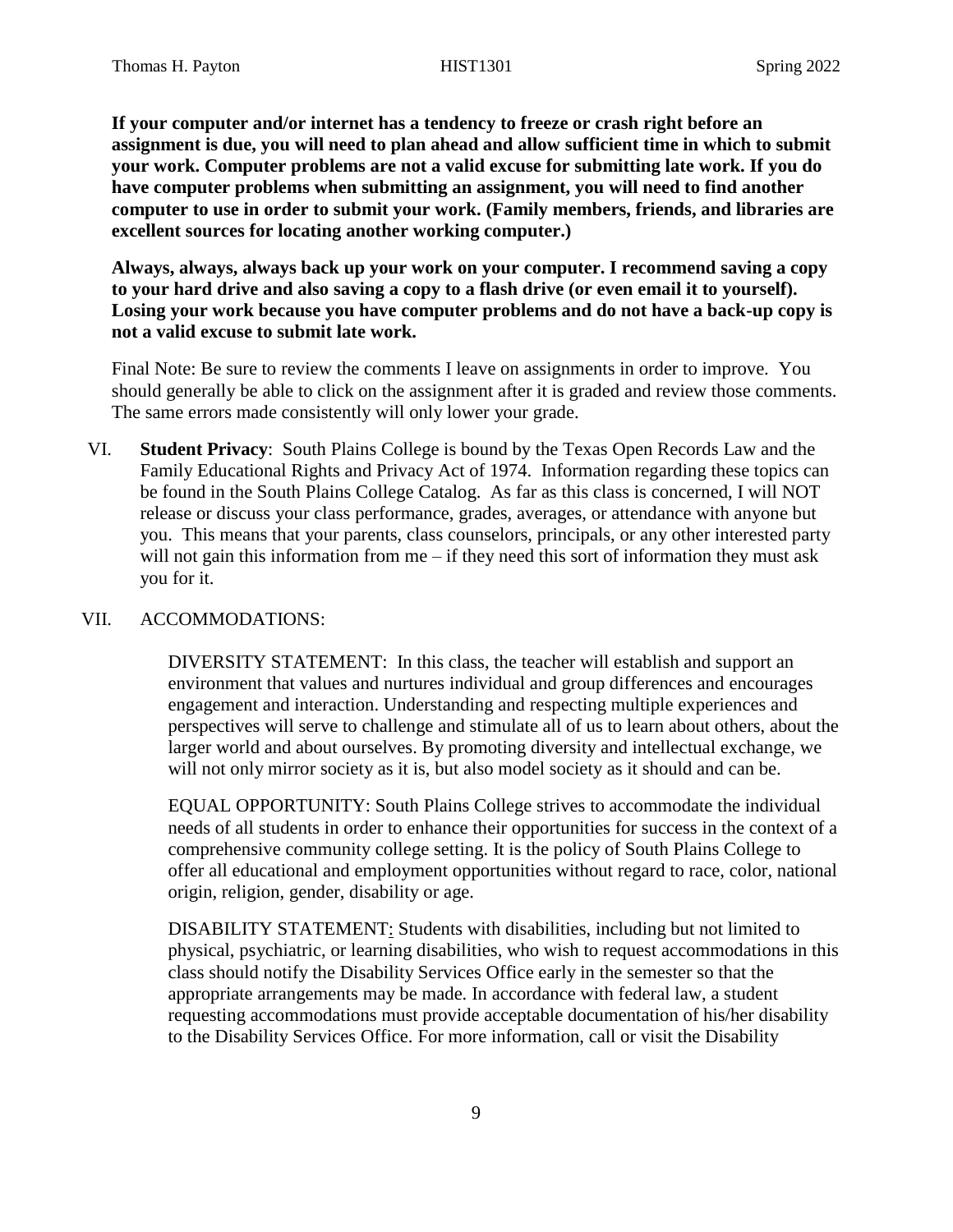Services Office at Levelland Student Health & Wellness Center 806-716-2577, Reese Center (also covers ATC) Building 8: 806-716-4675, Plainview Center Main Office: 806-716-4302 or 806-296-9611, or the Health and Wellness main number at 806- 716-2529.

PREGNANCY: If you are pregnant, or have given birth within six months, Under Title IX you have a right to reasonable accommodations to help continue your education. To activate accommodations you must submit a Title IX pregnancy accommodations request, along with specific medical documentation, to the Director of Health and Wellness. Once approved, notification will be sent to the student and instructors. It is the student's responsibility to work with the instructor to arrange accommodations. Contact Chris Straface, Director of Health and Wellness at 806-716- 2362 or email [cstraface@southplainscollege.edu](mailto:cstraface@southplainscollege.edu) for assistance.

- **VIII. Campus Concealed Carry syllabus statement: Campus Concealed Carry - Texas Senate Bill - 11 (Government Code 411.2031, et al.) authorizes the carrying of a concealed handgun in South Plains College buildings only by persons who have been issued and are in possession of a Texas License to Carry a Handgun. Qualified law enforcement officers or those who are otherwise authorized to carry a concealed handgun in the State of Texas are also permitted to do so. Pursuant to Penal Code (PC) 46.035 and South Plains College policy, license holders may not carry a concealed handgun in restricted locations. For a list of locations, please refer to the SPC policy at: (http://www.southplainscollege.edu/human\_resources/policy\_procedure/hhc.php) Pursuant to PC 46.035, the open carrying of handguns is prohibited on all South Plains College campuses. Report violations to the College Police Department at 806-716-2396 or 9-1-1.**
	- **IX. Academic Integrity: It is the aim of the faculty of South Plains College to foster a spirit of complete honesty and a high standard of integrity. The attempt of any student to present as their own work any work which they have not honestly performed, is regarded as a most serious offense and renders the offender liable to serious consequences, up to and including possible suspension. Students should refer to the SPC General Catalog policy regarding consequences for cheating and plagiarism (see "Academic Integrity" and "Student Conduct" sections). This will also mean a failing grade on the exam/assignment in question at the minimum, and can entail failure of the course and/or expulsion from the college.**
	- X. Schedule of Assignments for History 1301 Spring 2022

Online courses are designed to give students flexibility – and they do to some extent. However, some structure is also necessary in order to fit the course into a one-semester format. Please note the dates and times, as well as governing rules, for your assignments and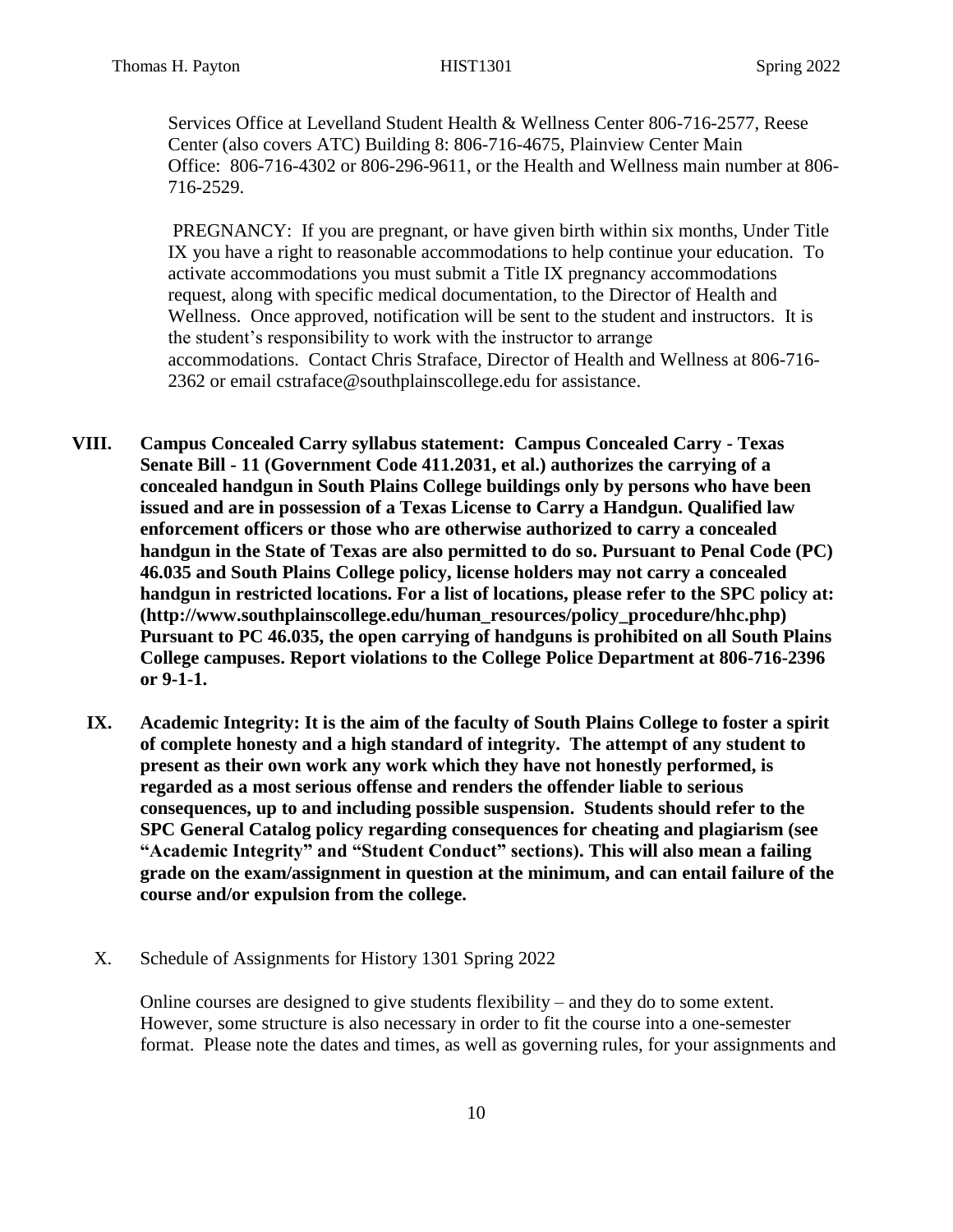quizzes below. If you miss an assignment or quiz, you are out of luck except as noted under the Late Assignment Policy. Remember, if you miss 4 or more assignments, you may be dropped as well.

January 18 (Tues.) – First class day. All students must log into online classes. **Please read and print out the syllabus. Also, please read and complete all assignments in the Course Introduction learning module found on the Course Content page.**

• **Introductory Unit opens**—note: there are no writing assignments or weekly discussions due for the Introductory Unit.

Jan. 21 (Fri.)

• Syllabus Quiz and Syllabus Contract must be submitted by 11:59 p.m. CST on due date. Failure to complete this on time will be taken as non-attendance in the class and you will be dropped. You **must** take the Syllabus Quiz until you earn **full credit** (20 points). This is the only quiz you may take more than once.

Jan. 28 (Fri.)

- Unit 1 writing assignments must be submitted by 11:59 p.m. CST.
- Unit 1 quizzes must be submitted by 11:59 p.m. CST.

Feb. 1 (Tues.)

• Unit 2 initial discussion responses must be submitted by 11:59 p.m. CST.

Feb. 4 (Fri.)

- Unit 2 final discussion responses must be submitted by 11:59 p.m. CST.
- Unit 2 quizzes must be submitted by 11:59 p.m. CST.

Feb. 11 (Fri.)

- Unit 3 writing assignments must be submitted by 11:59 p.m. CST.
- Unit 3 quizzes must be submitted by 11:59 p.m. CST.

Feb. 15 (Tues.)

• Unit 4 initial discussion responses must be submitted by 11:59 p.m. CST.

Feb. 18 (Fri.)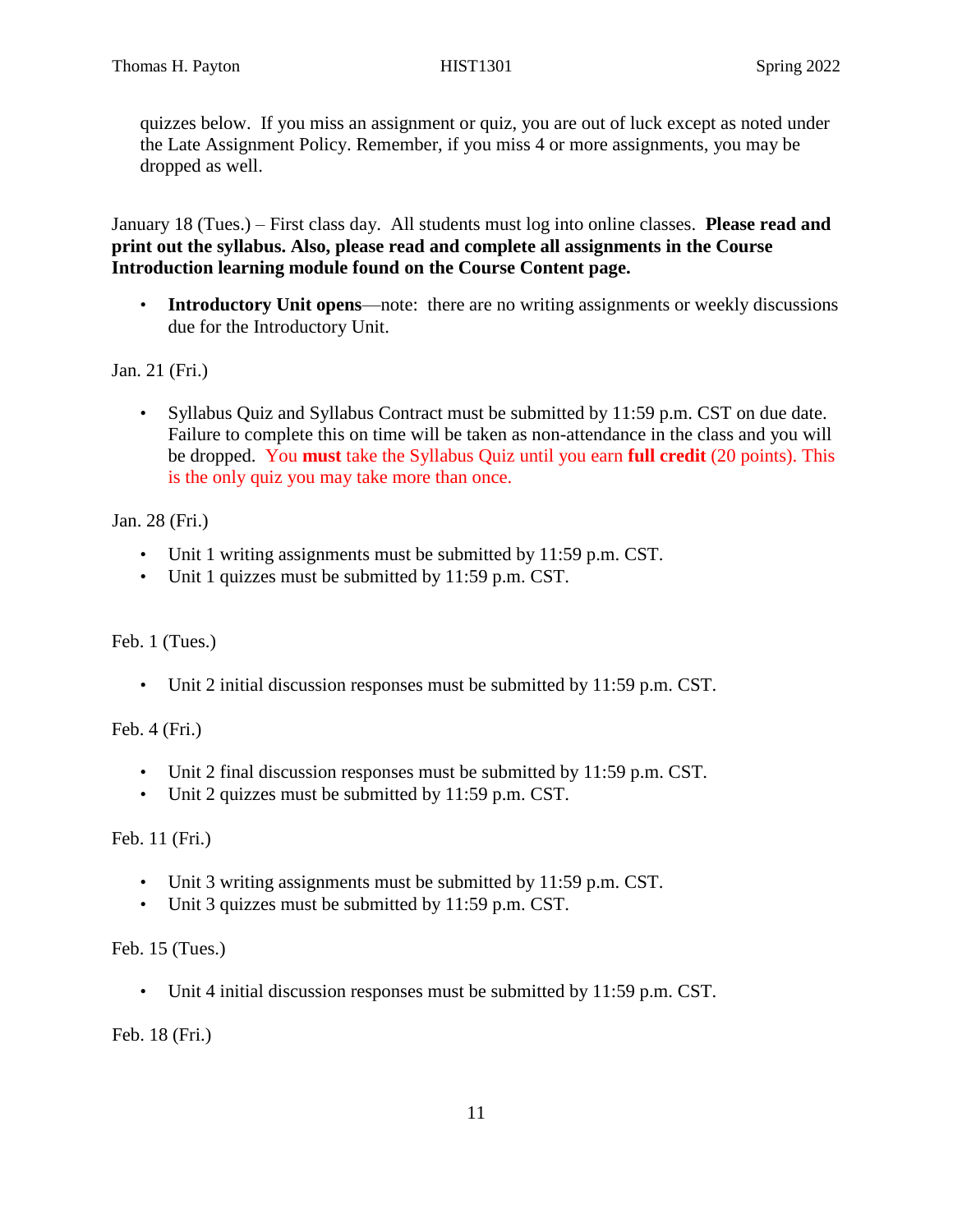- Unit 4 final discussion responses must be submitted by 11:59 p.m. CST.
- Unit 4 quizzes must be submitted by 11:59 p.m. CST.

Feb. 25 (Fri.)

- Unit 5 writing assignments must be submitted by 11:59 p.m. CST.
- Unit 5 quizzes must be submitted by 11:59 p.m. CST.

Mar. 1 (Tues.)

• Unit 6 initial discussion responses must be submitted by 11:59 p.m. CST.

Mar. 4 (Fri.)

- Unit 6 final discussion responses must be submitted by 11:59 p.m. CST.
- Unit 6 quizzes must be submitted by 11:59 p.m. CST.

Mar. 11 (Fri.)

- Unit 7 writing assignments must be submitted by 11:59 p.m. CST.
- Unit 7 quizzes must be submitted by 11:59 p.m. CST.

March 14 – 18 Spring Break Nothing Due This Week – Enjoy!

Mar. 22 (Tues.)

• Unit 8 initial discussion responses must be submitted by 11:59 p.m. CST.

Mar. 25 (Fri.)

- Unit 8 final discussion responses must be submitted by 11:59 p.m. CST.
- Unit 8 quizzes must be submitted by 11:59 p.m. CST.

Apr. 1 (Fri.)

- Unit 9 writing assignments must be submitted by 11:59 p.m. CST.
- Unit 9 quizzes must be submitted by 11:59 p.m. CST.

Apr. 5 (Tues.)

• Unit 10 initial discussion responses must be submitted by 11:59 p.m. CST.